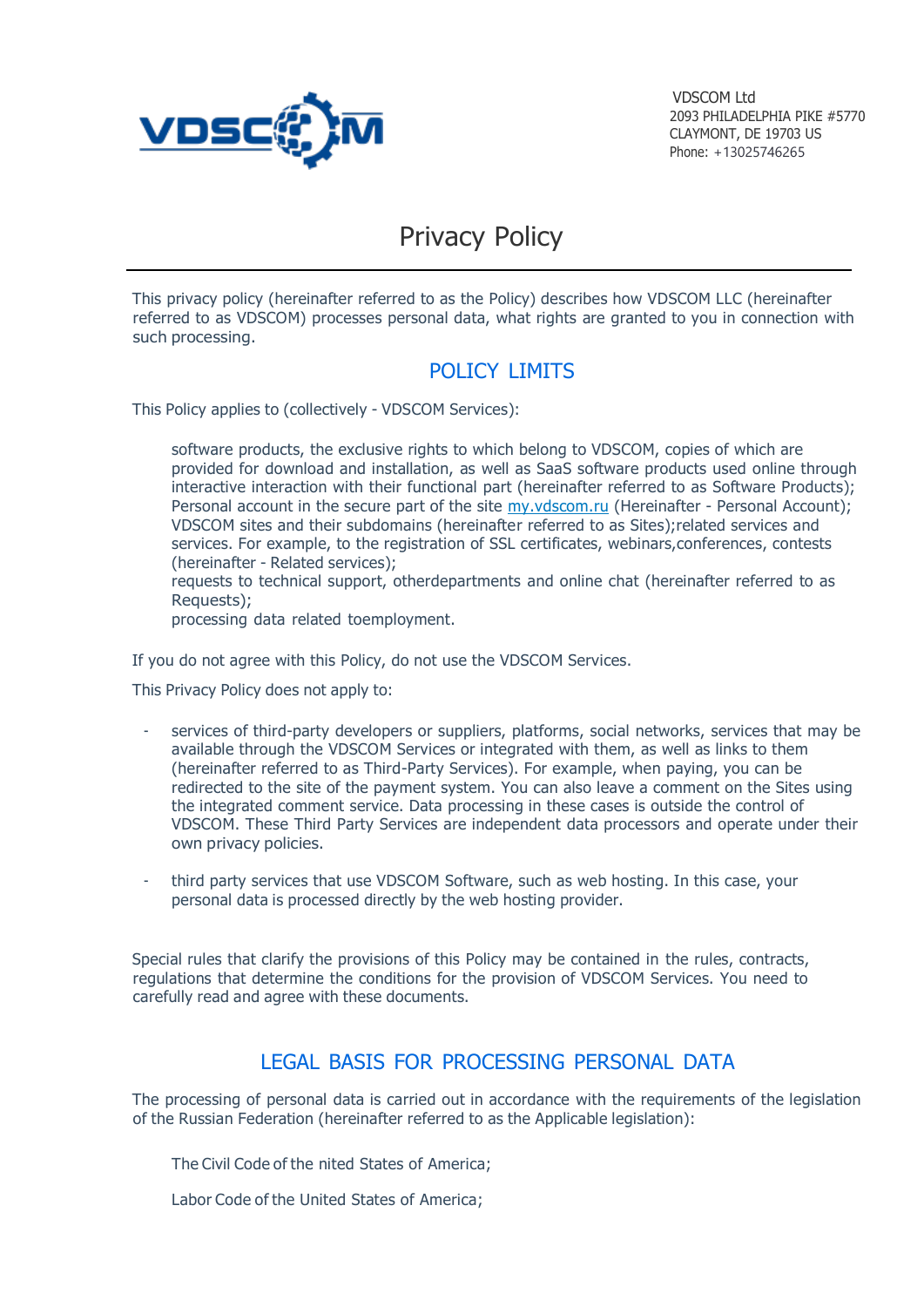## COLLECTED INFORMATION

VDSCOM may process personal data and other information (including anonymized) that is not directly related to personal data. For example, technical characteristics of devices, connections, error reports, ways of interacting with interfaces (hereinafter - Additional data).

VDSCOM obtains information from the following sources:

1. Personal data provided by users.

The user provides such information when he registers on the Sites, sends Requests, buys Software Products, uses his Personal Account and Related Services. This data is necessary for VDSCOM to fulfill obligations, make payments, fulfill tax obligations, defend against claims and claims. These include surname, name, patronymic, e-mail address, registration address, payment details, phone number. Depending on the content of the obligations, the provision of other personal data may be required. VDSCOM does not collect and store payment card data.

VDSCOM has the right to use the mechanism of a single authorization center, in which access to all or certain VDSCOM Services will be provided using uniform User credentials.

- 2. Additional data processed when using the Software Products, Sites, Personal Account and Related Services:
	- 1. Log data. Our servers automatically record technical information about access to them. This happens when you open the Site, receive the Software Product, use your Personal Account or Related Services. Log data can contain IP address, browser characteristics, date, time, duration and sequence of actions.
	- 2. Usage data. VDSCOM collects information about how you have used the VDSCOM Services to improve your experience. Such data may include device type, operating system version, technical error reports, quantitative parameters of use. The dataset is defined by the VDSCOM Service type.
	- 3. IP addresses of servers on which the Software products are installed, license IDs. To protect the Software Products from unauthorized copying, the actual IP address is checked for compliance with what you specified when concluding the license agreement (in your Personal Account), as well as the license ID.
	- 4. Cookies. VDSCOM uses cookie technology (and similar ones) by which information is collected. More information in the Cookie Policy.
	- 5. Data provided to VDSCOM by third parties. In most cases, you are free to authorize, deny, or restrict third party disclosures. For example, you can log into the Sites using social networks. In this case, you independently authorize the social network to provide VDSCOM with your email address, name or other information. VDSCOM cannot receive any information on its own, if you have not allowed it in the settings of the social network.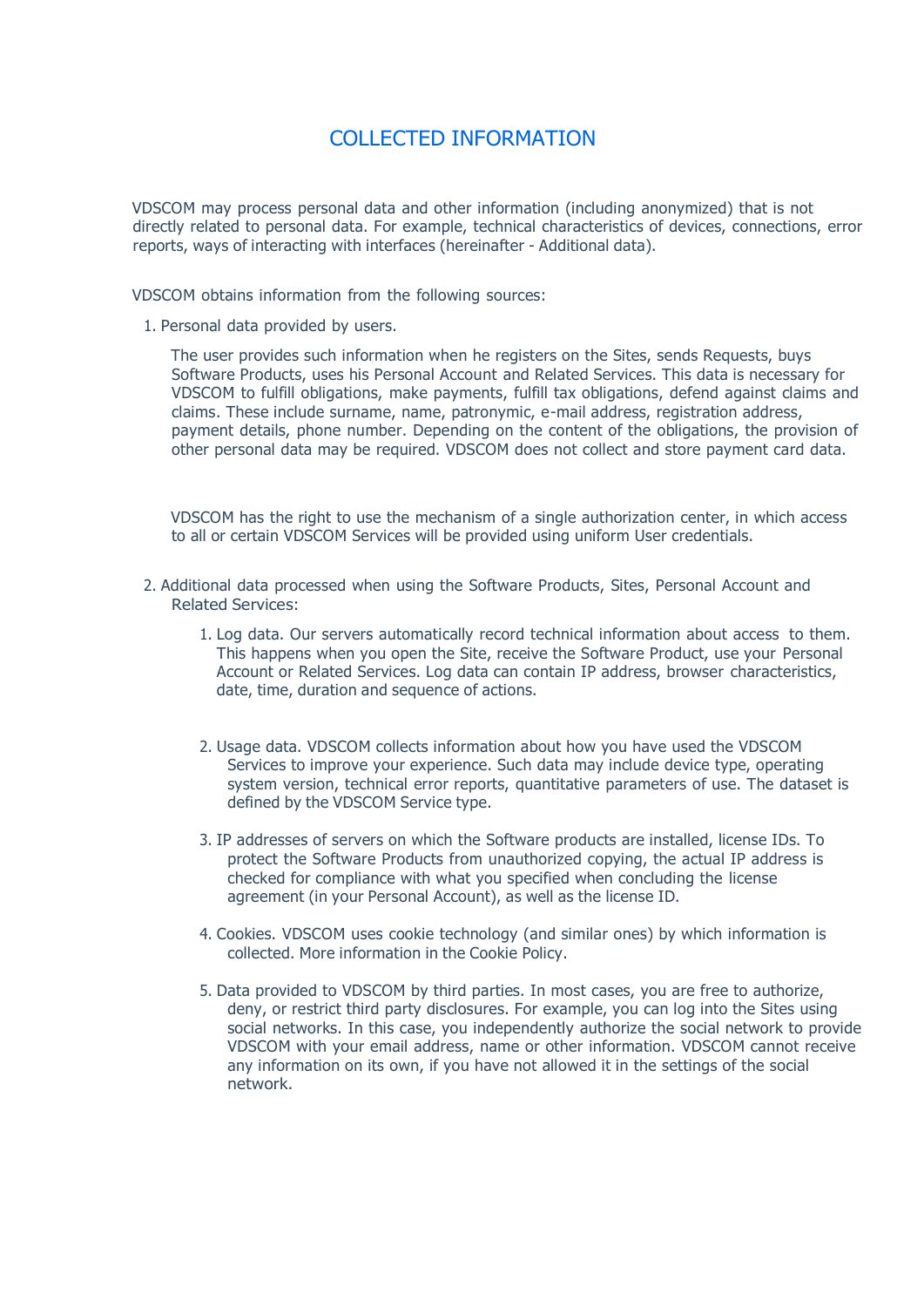VDSCOM does not process special categories of data: biometric data, information about political, religious beliefs, convictions, health status and other similar data.

VDSCOM strongly recommends not to provide personal data on forums and other public sections of the Sites. VDSCOM does not carry out obligatory moderation of the entered data and is not responsible in case of their public disclosure.

#### HOW VDSCOM USES PERSONAL DATA

VDSCOM uses personal data strictly in accordance with applicable law and the purposes for which the data is collected.

When processing personal data, VDSCOM proceeds from the following principles:

The processing of personal data is carried out on a legal and fair basis; The processing of personal data is limited to the achievement of specific, predetermined and legitimate goals, and the content and volume of the processed data should not be excessive. Processing of personal data that is incompatible with the purposes of collection is not allowed;

It is not allowed to combine databases containing personal data, the processing of which is carried out for purposes incompatible with each other;

Only personal data that meet the purposes of their processing is subject to processing; When processing personal data, the accuracy of personal data is ensured, their sufficiency and relevance in relation to the purposes of processing personal data, and, if necessary, the necessary measures are taken to delete or clarify incomplete or inaccurate data;

Storing personal data for no longer than the purpose of processing personal data requires;

Ensuring security from unauthorized or illegal processing, as well as from accidental loss, damage or destruction.

Personal data is used by VDSCOM for:

- 1. Fulfillment of mutual obligations of VDSCOM and the user on the basis of contracts, conditions for the provision of VDSCOM Services.
- 2. Compliance with legal requirements. For example, in order to comply with tax legislation.
- 3. Making payments, managing and administering accounts, controlling payments.
- 4. Protection against copyright infringement, fraud and other unfair behavior.
- 5. Improvements, support, modernization of the VDSCOM Services. Such processing is necessary to prevent and correct errors, ensure security, fix technical problems, and analyze and monitor usage.
- 6. Interactions with the user, such as responses to inquiries and direct contacts regarding the installation, configuration and purchase of VDSCOM Services. For this, the data provided by the user when ordering the VDSCOM Services, as well as data from open sources, are used.
- 7. Mailing of mail and other types of communications. At the same time, VDSCOM can send several types of messages (including email, SMS, Messages in your personal account). System messages are required for the timely fulfillment of VDSCOM's obligations to the user. They are necessary for the operation of the VDSCOM Services. Such notifications include messages about the status of services, payments, password changes and other similar issues. Marketing and promotional messages are sent only if the user has given explicit consent to receive them. You can always configure the receipt of such messages in your Personal Account.
- 8. Conducting research using anonymized data.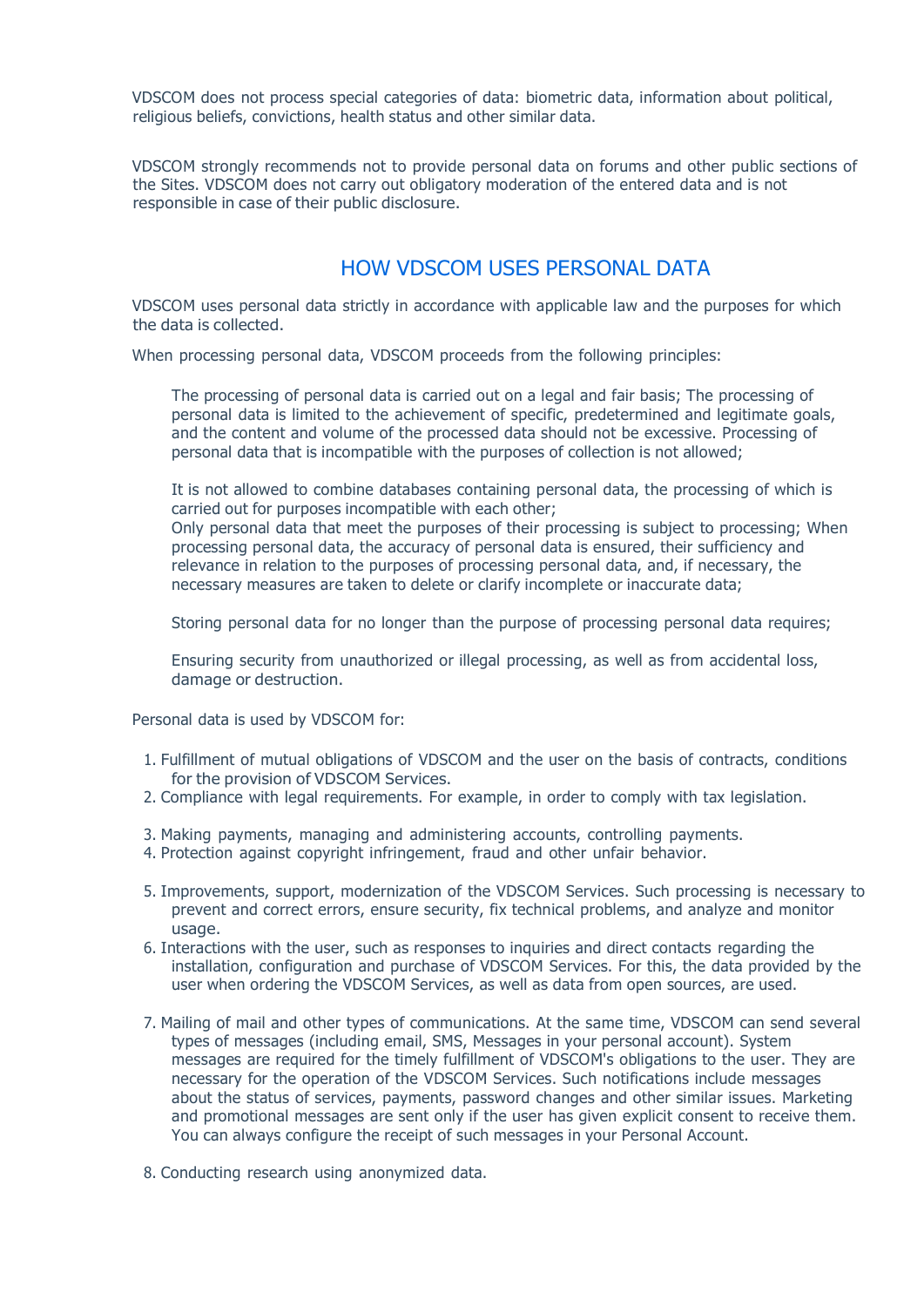When processing data for the purposes specified in clauses 4-8 - with the exception of marketing and advertising messages - VDSCOM proceeds from the existence of a justified legitimate interest.

### DATA STORAGE

VDSCOM stores data for the time necessary for the purpose of collecting it.

Upon achievement of the processing goals or in case of loss of the need to achieve these goals, as well as in the event of a corresponding request, the data must be destroyed or depersonalized.

Despite the user's request to delete the information, VDSCOM has the right to store the information if this is necessary for legitimate business interests, the fulfillment of obligations and the resolution of disputes.

#### INFORMATION DISCLOSURE

VDSCOM discloses information to third parties only in cases provided for by this policy or applicable law, and only to the extent necessary based on the purpose of the disclosure.

Thus, disclosure is allowed:

- Supplementary service providers on behalf of VDSCOM. For example, services that produce email newsletters, monitoring activity on the Sites, sub-executors, licensors. Such providers will only use personal data in accordance with the instructions of VDSCOM and for the purposes specified in this Policy. For more information on the limits of disclosure and the persons to whom data may be disclosed, see Processors.

- When instructed by the user. In particular, the instruction of the user will mean, among other things, the creation by the User in the Personal Account of a proxy and granting him access rights to the relevant information.
- In order to comply with applicable laws. So, the data can be disclosed in the event of a request from the competent authority.
- Affiliates of VDSCOM in order to fulfill the obligation to the user. Affiliates are subject to disclosure under Processors.
- In order to prevent illegal actions, protect the rights and ensure the safety of VDSCOM and other persons, to protect against claims and lawsuits.
- When transferring information during the reorganization of VDSCOM, as well as the conclusion of agreements on the transfer of rights under contracts. In this case, VDSCOM has the right to disclose information to the person acquiring rights under the contracts, as well as to the person who is formed as a result of the reorganization.
- Generalized, aggregated and non-personalized data. VDSCOM may disclose non-personalized statistical data, for example, about the most frequently used functions of the Software Products.
- Otherwise, upon receipt of the user's consent.

#### **SAFFTY**

In order to protect the data of VDSCOM, serious technical and organizational measures are taken. In particular:

- a person responsible for organizing the processing of personal data has been appointed;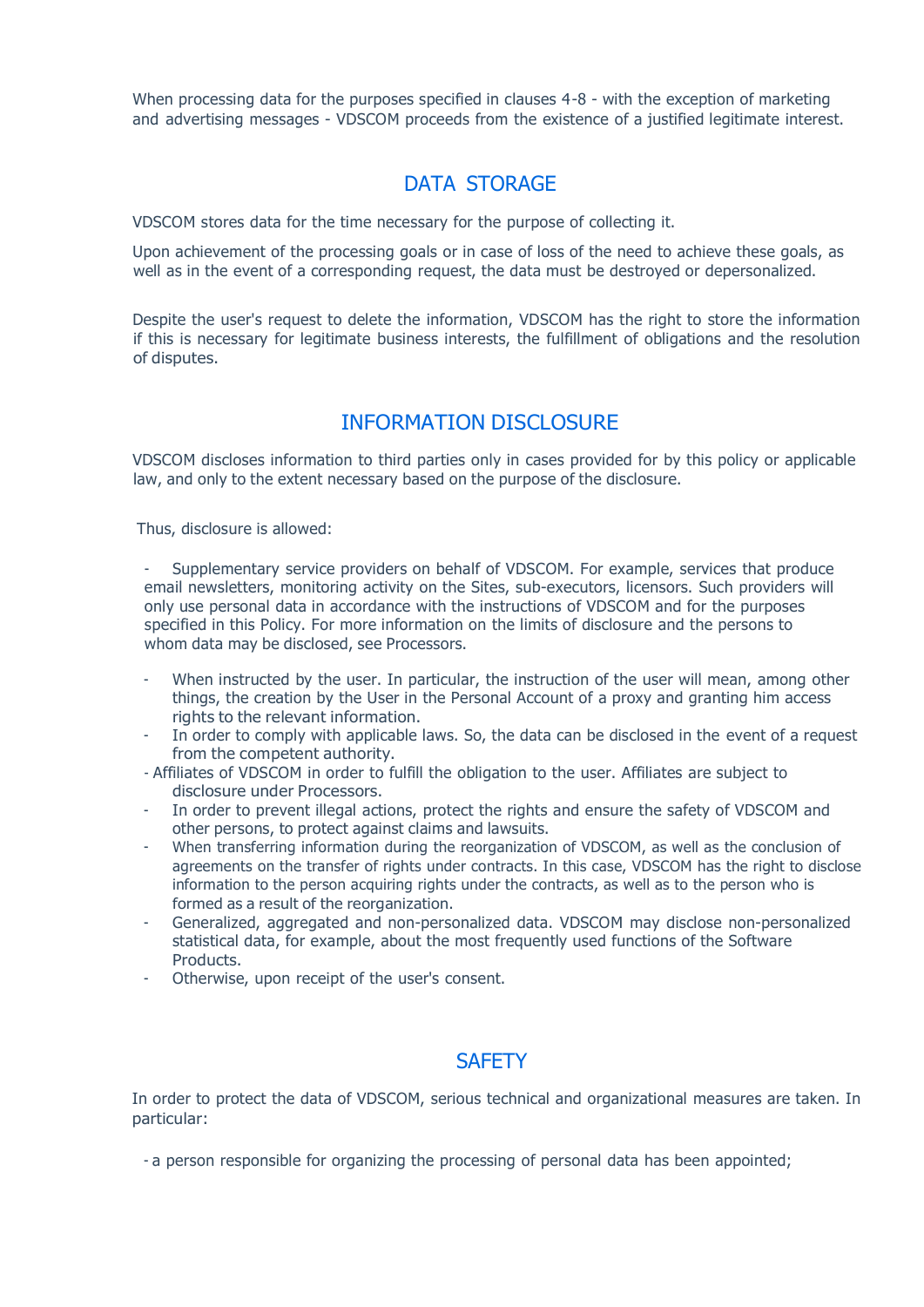- local acts on the processing of personal data were approved. They establish procedures for the prevention and detection of violations, elimination of the consequences of such violations;
- legal, organizational and technical measures are applied to ensure the security of personal data during their processing;
- periodic checks of the conditions for the processing of personal data are carried out; the
- employees directly involved in the processing of personal data are familiarized with the provisions of the legislation on personal data, including the requirements for the protection of personal data, documents, and other internal documents on the processing of personal data.

VDSCOM cannot guarantee that information, during its transmission over the Internet or during storage, will be absolutely protected from intrusions. In doing so, VDSCOM applies pseudonymisation and data encryption wherever possible.

#### AGE RESTRICTIONS

VDSCOM does not specifically process the personal data of persons under the age of 14.

If you believe that VDSCOM may have received personal data from a person who has not reached the age from which he can provide independent consent to processing, inform VDSCOM about this using one of the methods described in the DEFINITION OF DATA OPERATOR section. CONTACT INFORMATION".

## POLICY CHANGES

VDSCOM has the right to make changes to this policy taking into account changes in legislation, business processes. All changes are subject to publication on the VDSCOM Website. In the event that changes directly or indirectly affect the rights of users, VDSCOM will send notifications to users by email and / or using the Personal Account and Software Products.

#### LOCATION OF DATA PROCESSING, INTERNATIONAL TRANSFER

VDSCOM provides collection of personal data and their processing using databases located on the territory of the United States of America.

The VDSCOM can transmit data to processors specified in the associated application outside the location of the VDSCOM. At the same time, the Processors will ensure a level of data protection not less than that established by this Policy.

## DEFINITION OF THE DATA OPERATOR. CONTACT INFORMATION

The data controller (operator) is: VDSCOM Ltd

2093 PHILADELPHIA PIKE #5770 CLAYMONT, DE 19703 US. Any requests related to data processing should be sent by e-mail [info@vdscom.ru](mailto:info@vdscom.ru) and also in [writing](mailto:info@vdscom.ru) to VDSCOM.

VDSCOM will strive to consider incoming applications as soon as possible, but in any case no more than one month.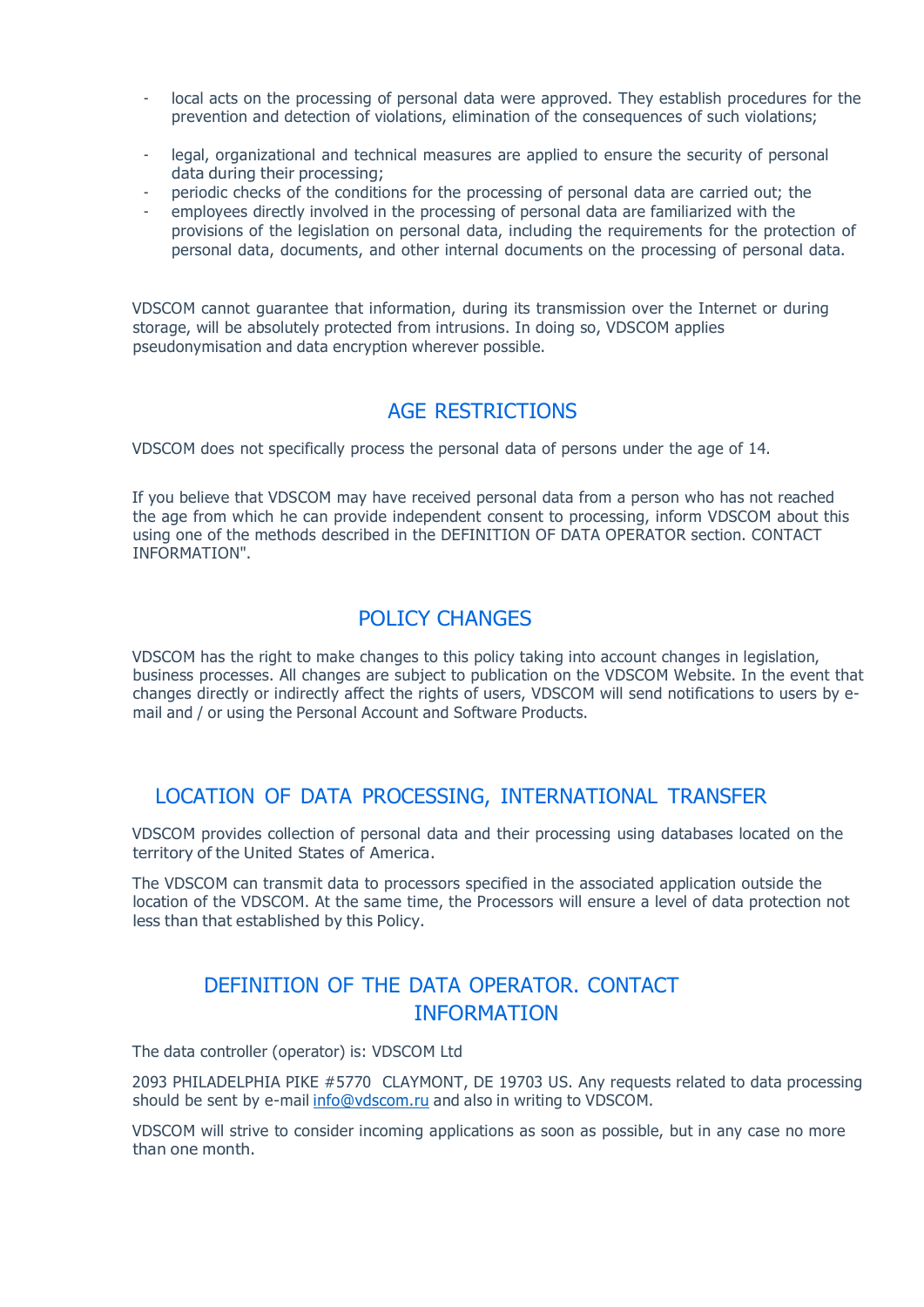## RIGHTS OF THE DATA SUBJECT

The user is guaranteed the observance of his rights in accordance with the Applicable legislation and recognized norms of international law.

The user has the right to:

- Withdrawal of consent to the processing of personal data (if the processing is based on consent). For example, by agreeing to receive advertising or marketing information, you can always unsubscribe in your Personal Account.
- Obtaining information about the processing of personal data. By keeping this policy up-todate, VDSCOM ensures that you receive accurate information about the data collected, the purposes of processing and other aspects of processing.
- Access to information, its updating, modification, clarification of information. In most cases, the state of your information is managed in your Personal Account. Right to object to
- processing. The user has the right to object to the processing of his personal data for direct marketing purposes.
- Right to restriction of processing. Such a right is allowed only in strictly defined cases, such as, for example, challenging the accuracy of the data (during the period of data clarification), establishing the unlawfulness of the processing. In the event of a declaration of restriction of processing, VDSCOM is not entitled to carry out any kind of processing without the consent of the user. However, without such consent, the processing necessary to defend against claims and claims may be carried out.
- The right to export data and, if technically applicable, to import. Such a right can be exercised by the user at his request in the Personal Account. Data export is performed in CSV format.
- Right to Erasure. VDSCOM has the right to continue processing data upon receipt of a request, if permitted by applicable law.

Other additional rights may be granted by applicable law.

#### VDSCOM PROCESSORS

VDSCOM may engage subcontractors, service providers and service providers (hereinafter referred to as Processors) in order to fulfill obligations to users, as well as in order to ensure its legitimate interests.

A strictly limited set of data is transferred to processors, which is necessary for the execution of their functions. Before engaging a processor, VDSCOM will take all reasonable steps to ensure the confidentiality of data transmission. In this section, VDSCOM discloses such individuals, their location and function.

| <b>Name</b> | <b>Function performed</b> | <b>Country of location</b> |
|-------------|---------------------------|----------------------------|
| Google Inc. | web analytics             | USA                        |
| Yandex LLC  | web analytics             | Russia                     |

## COOKIE POLICY

This section defines how, when and for what purpose VDSCOM uses cookies and similar technologies. Terms and definitions in this section are used in the meaning specified in the Privacy Policy.

By continuing to use the VDSCOM Services, you agree to the use of cookies and similar technologies in accordance with this document and the Policy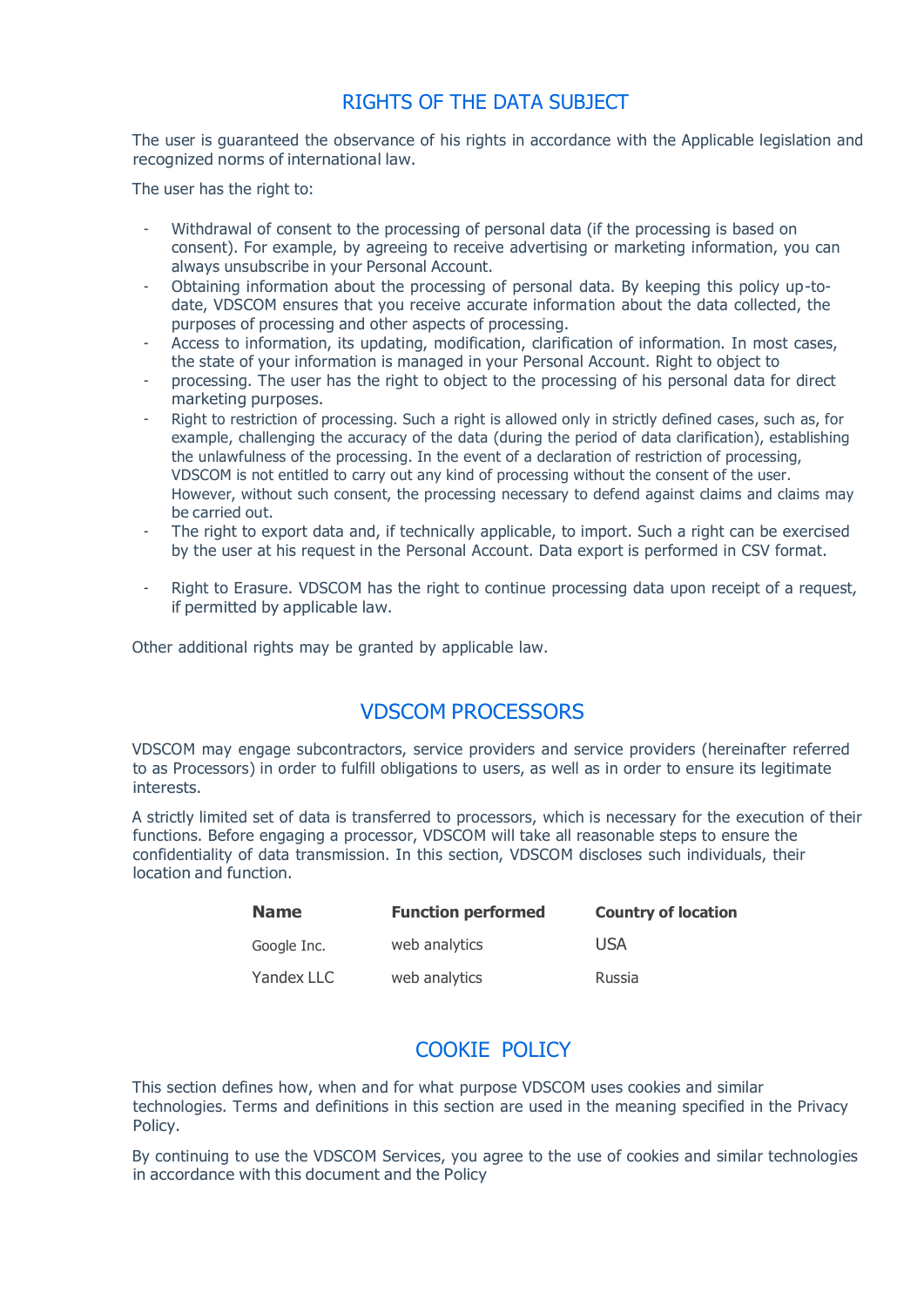confidentiality. If you do not want these technologies to be used, make the settings as described in the HOW TO DISABLE COOKIE section.

#### WHAT IS A COOKIE

Cookies are small text files that are stored on a computer or mobile device when using the Sites and Personal Account. Each Cookie is unique for each account or browser.

## WHAT COOKIE DOES VDSCOM USE?

VDSCOM uses cookies and similar technologies such as pixel and web beacon. As a rule, a gif file of 1 pixel in size, when you open it, you can get information, for example, about the technical parameters of the connection.

VDSCOM uses both session and persistent cookies. Session cookies are only created while your internet browser is open and are automatically deleted when you close it. Persistent cookies are created for the period until they are automatically deleted or the expiration date specified in such cookies.

VDSCOM also uses Cookies that are set by third parties, for example, analytical systems such as Yandex.Metrica, Google Analytics.

Some Cookies are associated with your account and allow you to log in. Other Cookies are not associated with an account, but being unique, they allow you to ensure the preservation of settings, interface elements, preferences, and choices.

Cookie allows you to use all the features of the Sites and the Personal Account.

Also, Cookies differ in the way they are used. VDSCOM uses several of these cookies.

| <b>Way</b><br>of use                                       | <b>Description</b>                                                                                                                                                                                                                                                                                                                                                                                                                                                     |  |
|------------------------------------------------------------|------------------------------------------------------------------------------------------------------------------------------------------------------------------------------------------------------------------------------------------------------------------------------------------------------------------------------------------------------------------------------------------------------------------------------------------------------------------------|--|
| Authorization                                              | If you have entered credentials on the Site, a cookie allows you to retain<br>the ability to navigate from one page to another while maintaining<br>access to protected areas. Without these files, the site may not work<br>correctly.                                                                                                                                                                                                                                |  |
| Security<br>provision                                      | These cookies, in particular, help to identify unfair behavior and the use<br>of bots.                                                                                                                                                                                                                                                                                                                                                                                 |  |
| Settings, processes                                        | Cookies store information about the language you use, filling out forms,<br>and thestate of the system.                                                                                                                                                                                                                                                                                                                                                                |  |
| Marketing                                                  | Cookies can be used to implement marketing campaigns (for example,<br>display ads) and analyze their effectiveness. Cookies can also be used in<br>mailing lists to analyze the opening, reading of letters, clicking on links<br>in them. If you live in European countries, you can turn off the display<br>of advertisements of some advertising systems, for example, using the<br>serviceshttp://www.aboutads.info/choices/, http://<br>www.youronlinechoices.eu/ |  |
| Stability<br>improvements,<br>analytics and<br>development | Cookies that help collect and analyze information about how users<br>interact with the Site and Personal Account. It is not identifying.                                                                                                                                                                                                                                                                                                                               |  |